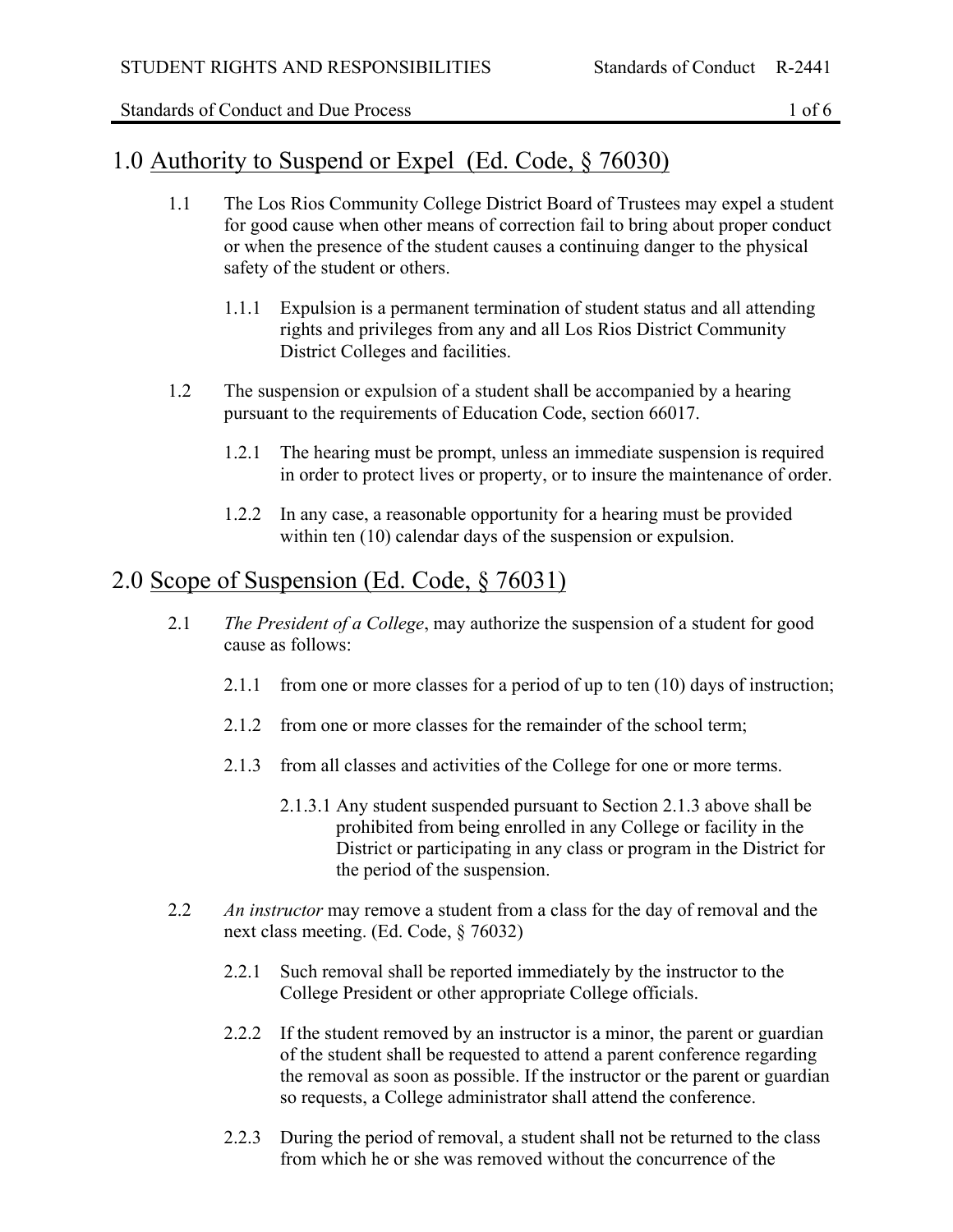#### Standards of Conduct and Due Process 2 of 6

instructor of the class.

- 2.3 Whenever a minor is suspended, the parent or guardian shall be notified in writing.
- 2.4 Nothing in these Administrative Regulations shall be construed to prohibit the imposition of a disciplinary sanction than suspension.
	- 2.4.1 Such lesser sanctions may include, but need not be limited to, verbal or written reprimand, probation or ineligibility to participate in extracurricular activities.

#### 3.0 Good Cause

- 3.1 As defined in Education Code, section 76033, good cause includes, but is not limited to, the following offenses:
	- 3.1.1 Continued disruptive behavior, continued willful disobedience, habitual profanity or vulgarity, or the open and persistent defiance of the authority of, or persistent abuse of, members of the College community.
	- 3.1.2 Assault, battery, or any threat of force or violence upon members of the College community.
	- 3.1.3 Willful misconduct which results in injury or death to members of the College community, or which results in cutting, defacing or other injury to any real or personal property owned by the district.
	- 3.1.4 The use, sale, or possession on campus of, or presence on campus under the influence of, any controlled substance.
	- 3.1.5 Willful or persistent smoking in any area where smoking has been prohibited by law or District Policy.
	- 3.1.6 Persistent, serious misconduct where other means of correction have failed to bring about proper conduct.
- 3.2 Good cause is further defined, but is not limited to, the following:
	- 3.2.1 Violation of College rules and regulations including those concerning student organizations, the use of College facilities, or the time, place and manner of public expression and distribution of materials.
	- 3.2.2 Obstruction or disruption of teaching, research, administrative disciplinary procedures or other College activities, including its community service activity, or of other authorized activities on College-controlled premises.
	- 3.2.3 Theft of or non-accidental damage to property of the college or a member of the College community while on campus or at College-sponsored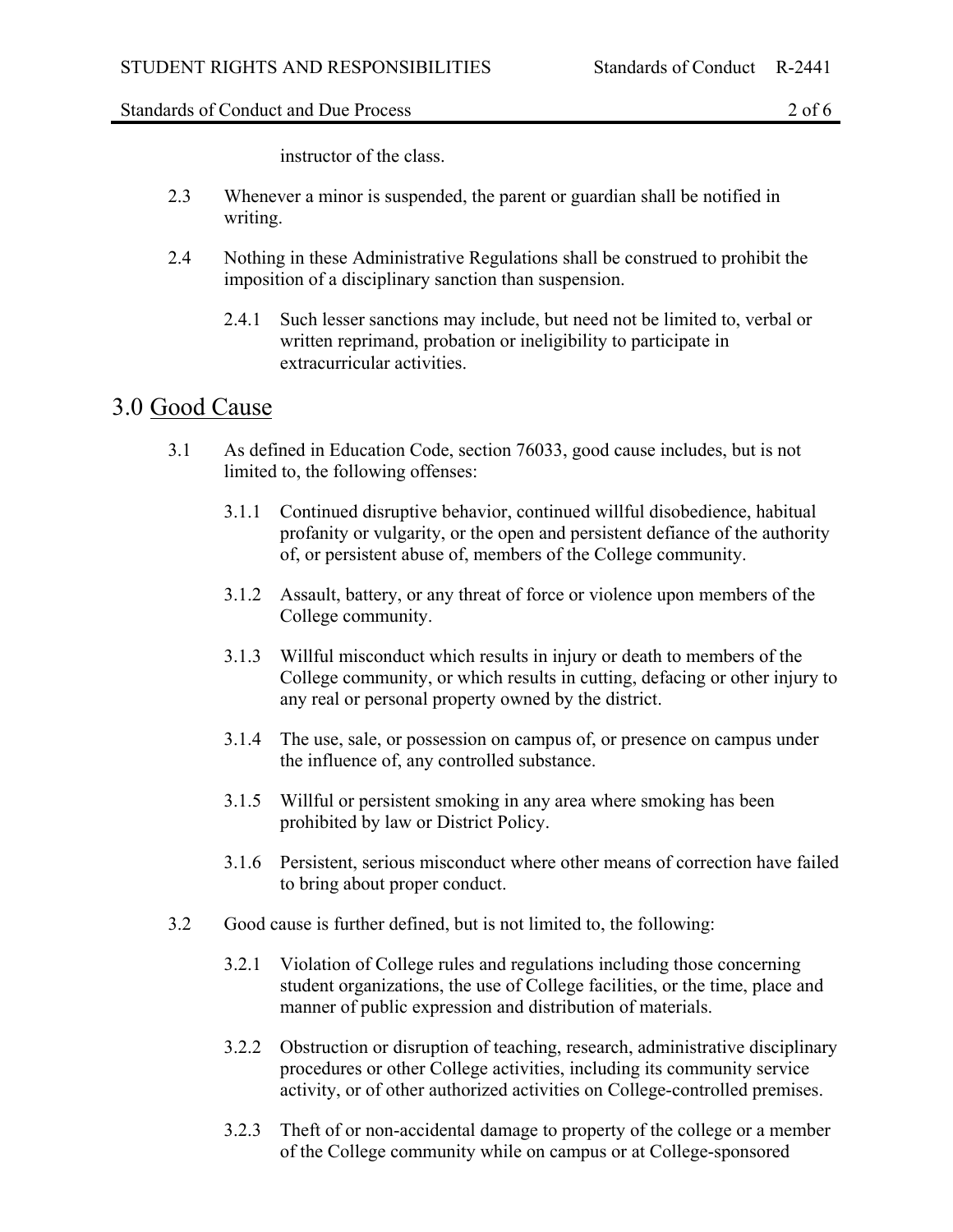#### Standards of Conduct and Due Process 3 of 6

events.

- 3.2.4 Unauthorized entry to or use of College facilities.
- 3.2.5 Dishonesty, such as cheating, plagiarism or furnishing false information to the college, forgery, alteration or misuse of College documents, records or identifications.
- 3.2.6 Knowing possession or use of explosives, dangerous chemicals or deadly weapons on College property or at a college function without prior authorization of the College President or designated representative.
- 3.2.7 Use, possession, distribution or being under the influence of alcoholic beverages, narcotics or dangerous drugs on college property or at Collegesponsored events.
- 3.2.8 Soliciting or assisting another to do any act which would subject a student to expulsion, suspension, probation or other discipline pursuant to this Administrative Regulation.
- 3.2.9 Violation of any order of a College President, notice of which has been given prior to such violation, and which order is not inconsistent with any of the other provisions of this policy. This notice may be given by publication in the College newspaper, by posting on an official bulletin board designated for this purpose or by any other means reasonably calculated to inform students of its provisions.
- 3.2.10 Violation of any applicable federal, state, or local public health orders or directives, or any District or College requirements in place to help reduce the risk of contracting or spreading infectious diseases. This specifically includes any vaccination, face covering, physical distancing, or similar requirements that may be adopted or amended from time to time and posted or published in a manner reasonably developed to inform students of its provisions.
- 3.2.11 Attempting to commit an act that would be cause for disciplinary action identified in Sections 3.1 or 3.2 above.
- 3.3 Whenever any employee is attacked, assaulted or menaced by any student, it is the duty of that employee, and the duty of any person under whose direction or supervision the employee is employed who has knowledge of the incident, to promptly report the incident to the appropriate law enforcement authorities. (Ed. Code, § 87014)
	- 3.3.1 Failure to make this report is a misdemeanor.
	- 3.3.2 Any act designed to directly or indirectly discourage or influence a person under a duty to make this report is a misdemeanor.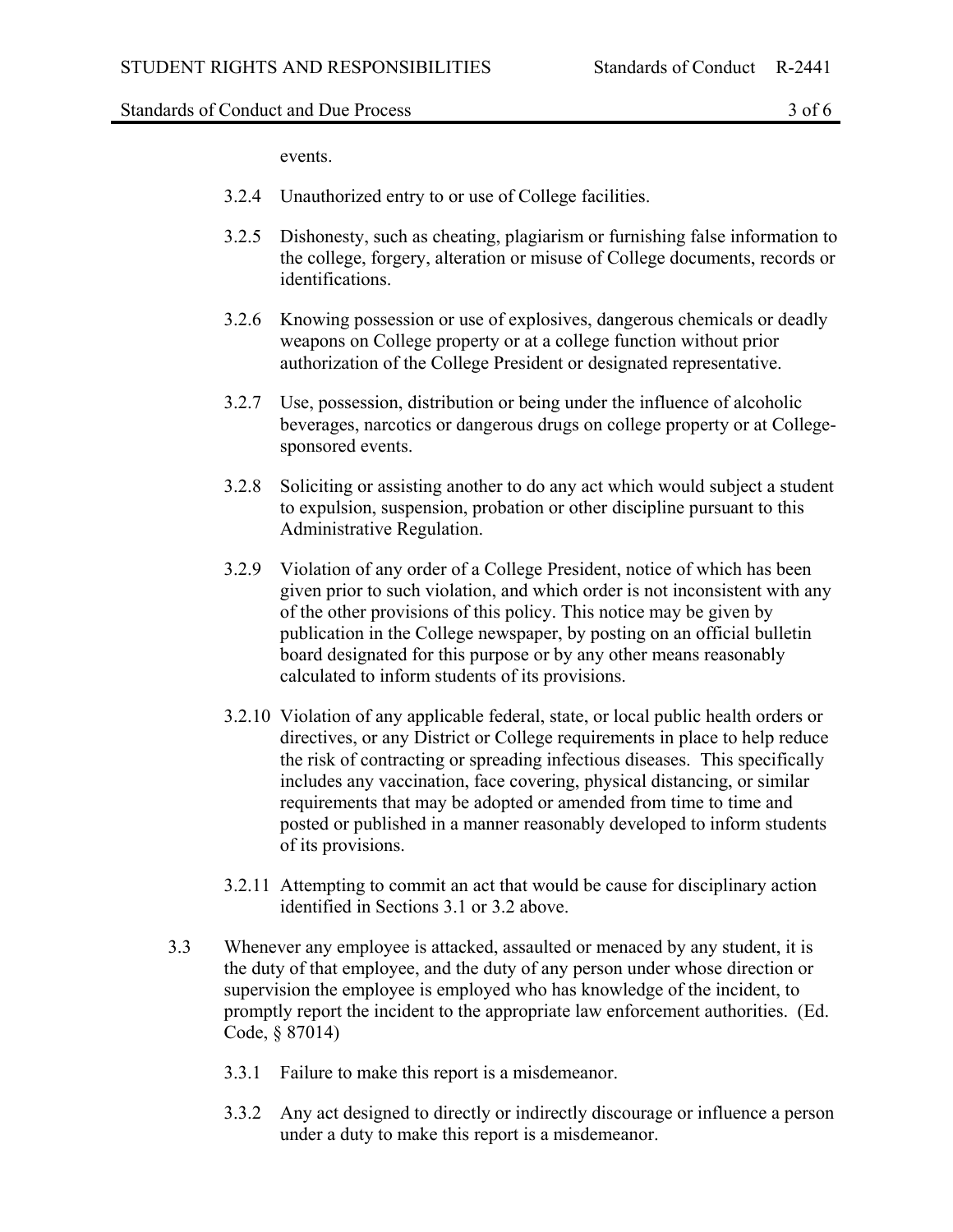#### Standards of Conduct and Due Process 4 of 6

3.3.3 Any person who assaults or abuses any academic employee in the presence or hearing of a student or college personnel is guilty of a misdemeanor. (Ed. Code, § 87708)

### 4.0 Computer-Related Crimes

- 4.1 A student may be subject to disciplinary sanctions up to and including dismissal for commission of any computer-related crimes as specified in Section 502 of the Penal Code or as specified in District Policies and Administrative Regulations. Such crimes include, but are not limited to, the following:
	- 4.1.1 Knowingly access and without permission alter, damage, delete, destroy or otherwise use any data, computer, computer system or computer network in order to either (a) devise or execute any scheme or artifice to defraud, deceive or extort, or (b) wrongfully control or obtain money, property or data.
	- 4.1.2 Knowingly access and without permission take, copy or make use of any data from a computer, computer system or computer network, or take or copy any supporting documentation, whether existing or residing internal or external to a computer, computer system or computer network.
	- 4.1.3 Knowingly and without permission use or cause to be used computer services.
	- 4.1.4 Knowingly access and without permission add, alter, damage, delete or destroy any data, computer software or computer programs which reside or exist internal or external to a computer, computer system or computer network.
	- 4.1.5 Knowingly and without permission disrupt or cause the disruption of computer services or deny or cause the denial of computer services to an authorized user of a computer, computer system or computer network.
	- 4.1.6 Knowingly and without permission provide or assist in providing a means of accessing a computer, computer system or computer network in violation of this section.
	- 4.1.7 Knowingly and without permission access or cause to be accessed any computer, computer system or computer network.
	- 4.1.8 Knowingly introduce any computer contaminant into any computer, computer system or computer network.
- 4.2 No student shall be removed, suspended or expelled unless the conduct for which the student is disciplined is related to College activity or College attendance, or pursuant to Penal Code, section 502 or other laws specifically authorizing such.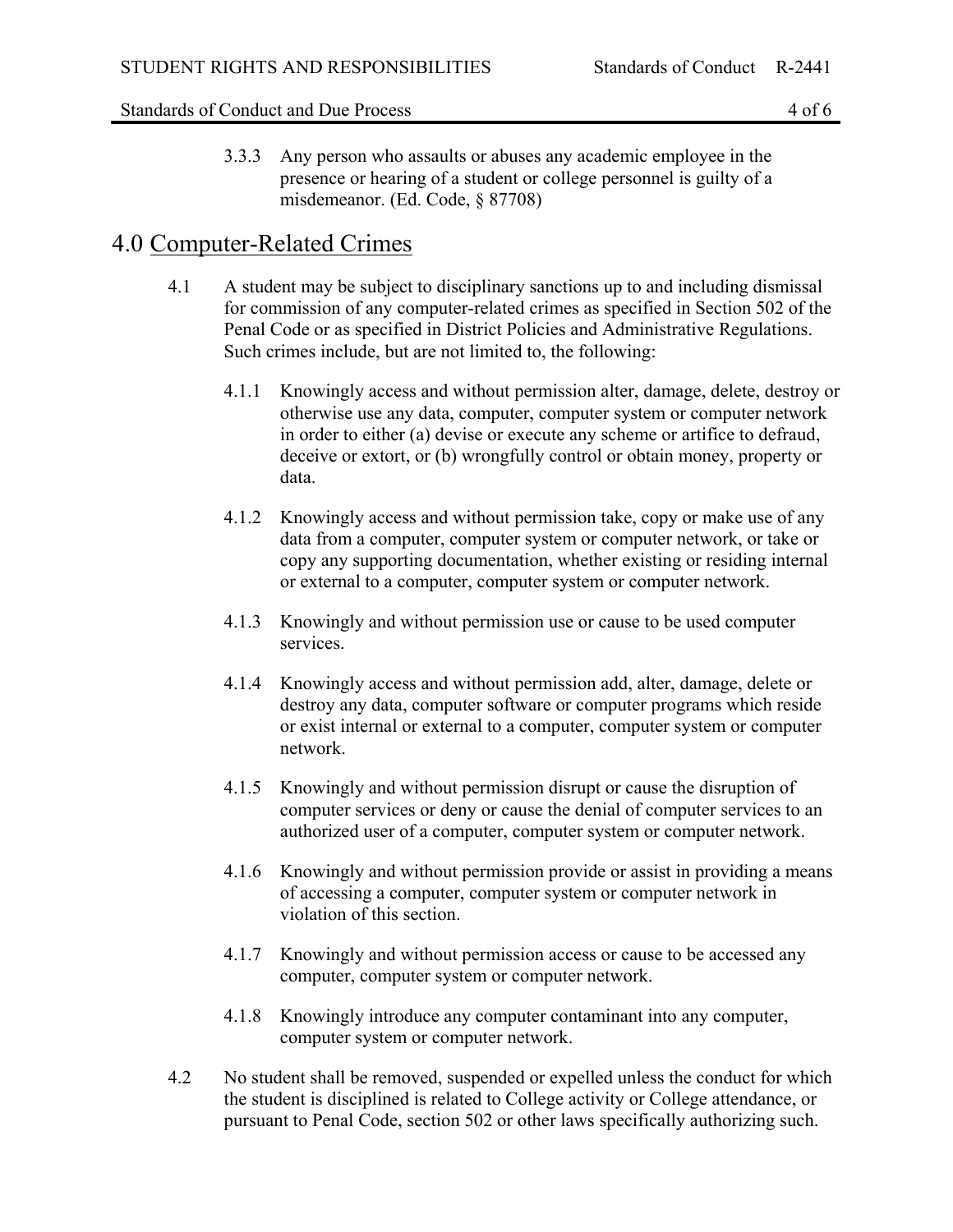Standards of Conduct and Due Process 5 of 6

### 5.0 Notification of Law Enforcement Authorities (Ed. Code, § 76035)

- 5.1 The College President, or designee, shall, upon the suspension or expulsion of any student, notify the appropriate law enforcement authorities of the county or city in which the school is situated of any acts of the student which may be in violation of sections 245 or 502 of the Penal Code.
- 5.2 Every student who, after a hearing, has been suspended or expelled from a College or facility of the District for disrupting the orderly operation of a campus or facility, and as a condition of such suspension or expulsion has been denied access to the campus or facility, or both, for the period of the suspension, or in the case of expulsion for a period not to exceed one (1) year; who has been served by registered or certified mail at the last address given by such person with a written notice of such suspension or dismissal and condition; and who willfully and knowingly enters upon the campus or facility of the institution to which the student has been denied access, without the express written permission of the Chancellor or the College President is guilty of a misdemeanor. (Penal Code, § 626.2)

# 6.0 Notification of Student

- 6.1 A student who has been suspended or expelled from a College or facility of the District shall be served written notice by registered or certified mail at the last address given by such student.
- 6.2 Whenever there is included in any student record information concerning any disciplinary action taken by the College or District, the student shall be allowed to include in such record a written statement or response concerning the disciplinary action. (Ed. Code, § 76233)

# 7.0 Parking Violations (Ed. Code, §76036)

7.1 Any violation or violations of law, ordinance, regulation, or rule regulating, or pertaining to the parking of vehicles, shall not be cause for the removal, suspension or expulsion of a student from a College.

# 8.0 Student Indebtedness

- 8.1 When a student has not cleared indebtedness to the College after notification has been duly given, any of the procedures listed below may be used:
	- 8.1.1 The student may be suspended until such time as the money is paid or reasonable arrangements to pay have been made with the Business Services Office.
	- 8.1.2 The student's subsequent registration may be suspended until the money has been paid or reasonable arrangements have been made at the Business Services Office.